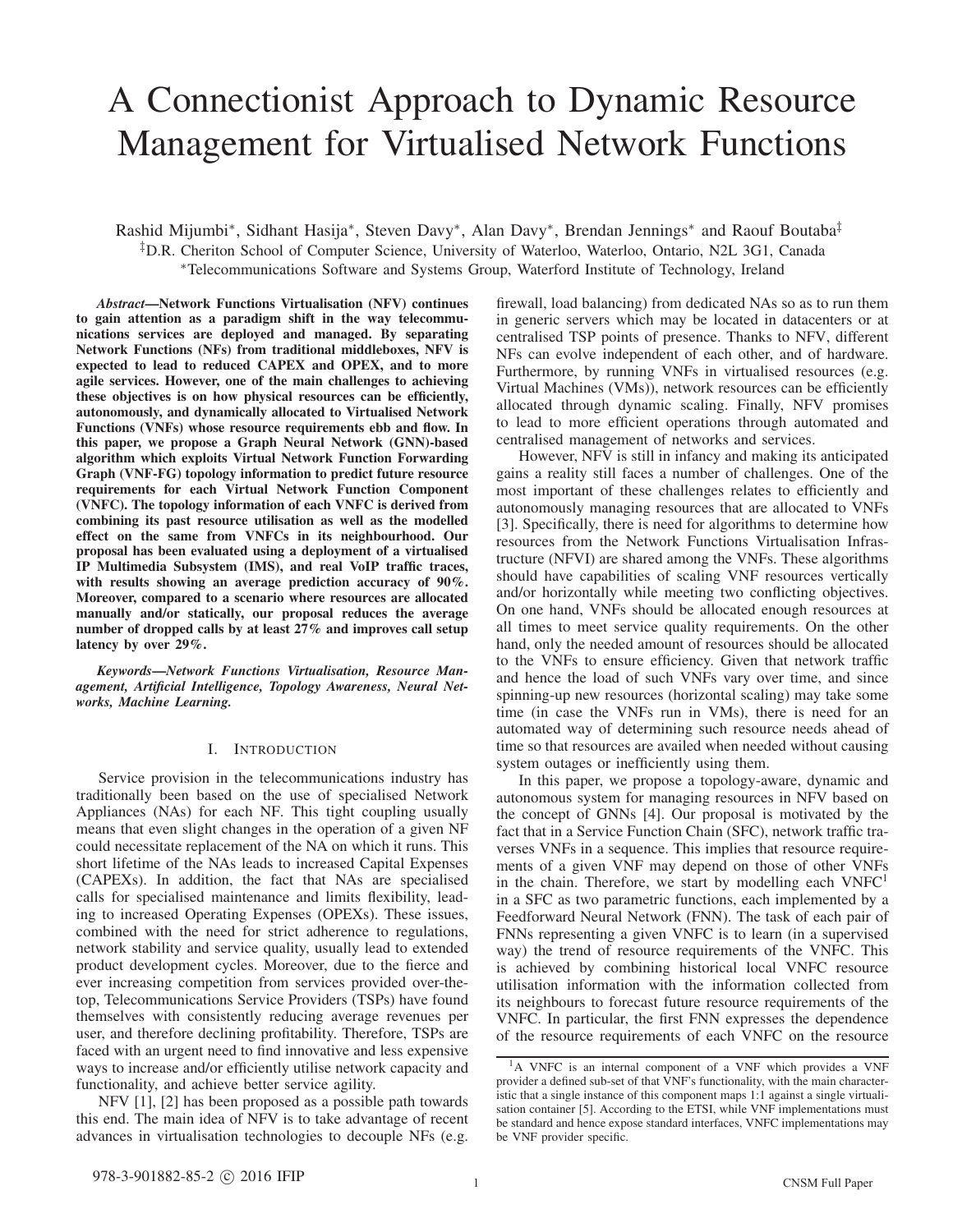Service Function Chain based on Virtualised Network Functions



Fig. 1. NFV Service Function Chain. VNF 1 has a single VNFC while VNF 2 has multiple VNFCs. The VNFCs may be horizontally or vertically scaled. While VNFs are connected to each other by directed links in a chain, the VNFCs may contain both directed and un-directed links, in a vendor-specific topology.

requirements of VNFCs in its neighbourhood. This is input into the second FNN which forecasts the resource requirements of the VNFC. The resource requirement forecast is in turn used to automatically spin-up and configure new VNFCs or turn them off as required, just in time. To the best of our knowledge, dynamic and automated management of resources in NFV is still an open research problem, and learning techniques based on artificial intelligence are particularly interesting possible solutions.

The rest of this paper is organised as follows: We describe the problem in Section II and introduce GNNs in Section III. The proposed GNN-based resource allocation model and the corresponding learning algorithm are detailed in Sections IV and V respectively. Our proposal is evaluated in Section VI, related work discussed in Section VII, and the paper concluded in Section VIII.

## II. PROBLEM DESCRIPTION

The delivery of end-to-end services often requires packets, frames, and/or flows to traverse an ordered or partially ordered set of abstract NFs in what is known as an SFC. In NFV, such NFs are deployed in virtualised resources, and are hence known as VNFs. An example of such a SFC is shown in Fig. 1, in which the SFC is composed of 4 VNFs each connected to others by a directed link. Each VNF may be composed of one or more VNFCs, each hosted in a virtualisation container (virtual machines, linux containers, etc.). The VNFCs in a VNF are linked to each other by a combination of directed and undirected links, and work together to provide the required functionality of the VNF. Throughout this paper, Fig. 1, and in particular VNF 2 and its internal structure (the topology of constituent VNFCs) will be used as a running example to illustrate various aspects of our proposal. However, we use such specific and simple illustrations only to enhance clarity for the reader. Our proposal can be applied with ease to any SFC whose topology can be represented in the form shown in Fig. 1.

In order to have the SFC shown in Fig. 1, a number of problems should be solved. First, physical infrastructure must be deployed. Then, there must be algorithms to optimise the placement of virtual containers (or VNFs) onto the available physical servers. Finally, throughout the lifetime of the SFC, it is necessary to determine the actual amount of resources allocated to each virtualisation container and/or how many virtualisation containers are used for each VNFC. These three problems are refered to as server placement, function placement, and dynamic resource allocation respectively [3]. Server placement and function placement have already attracted a lot of attention, for example in [6], [7] and [8], [9], [10] respectively, and are out of scope for this paper.

In this paper, we focus on dynamic resource allocation. We consider that the VNFs (and hence VNFCs) have already been placed/mapped in the respective virtual resources on which they run. This work is motivated by the fact that the resource requirements of each VNF change over time with changes in traffic, which calls for ways of increasing and reducing resources allocated to the VNFCs as needed. Even more, since there is a non-negligible delay in spinning-up new resources (such as VMs), waiting until the system is over-loaded so as to scale resource up could negatively impact user QoS. In addition, having to wait until the load has fallen below a certain level to scale resources down could lead to inefficient resource utilisation. Moreover in complex and big networks, the scale involved cannot be managed manually, or this would end up defeating one of the main selling points of NFV - which is the flexibility and efficiency that comes with scaling resources up and down. Undoubtedly, automating resource management actions is a critical requirement for the success of NFV. Such a resource management approach should ensure that while the VNFCs have enough resources allocated to them at all times so as to meet quality of service requirements, that these resources are not left idle during periods of low resource utilisation. This paper makes a contribution to this end. The next two sections introduce the concept of GNNs and how it has been used to develop a system that forecasts the resource requirements of each VNFC, in order to obtain advance information of the VNFC's upcoming resource needs, allowing an orchestration entity to satisfy such needs just in time.

## III. GRAPH NEURAL NETWORKS

GNNs [4] are a supervised learning model aimed at solving problems in the graphical domain. The main idea of GNNs is to define each node *n* in the graph based on its *features*,  $f_n$ , and to complement this by the information (features) observed in the *neighbourhood*,  $n^*$ , of the node. While there may be different definitions of neighbourhood, what is used in this paper is a set of nodes directly connected to node  $n$ . Using these two information sources, the GNN model determines a *state*  $s_n$  for each node *n*, which is then used to determine an *output*  $o_n$  for the same node. The determination of the state and output for each node is governed by equations (1) and (2) respectively.

$$
s_n = \sum_{m \in n^*} h_w \left( f_n, f_m, s_m \right), \forall n \tag{1}
$$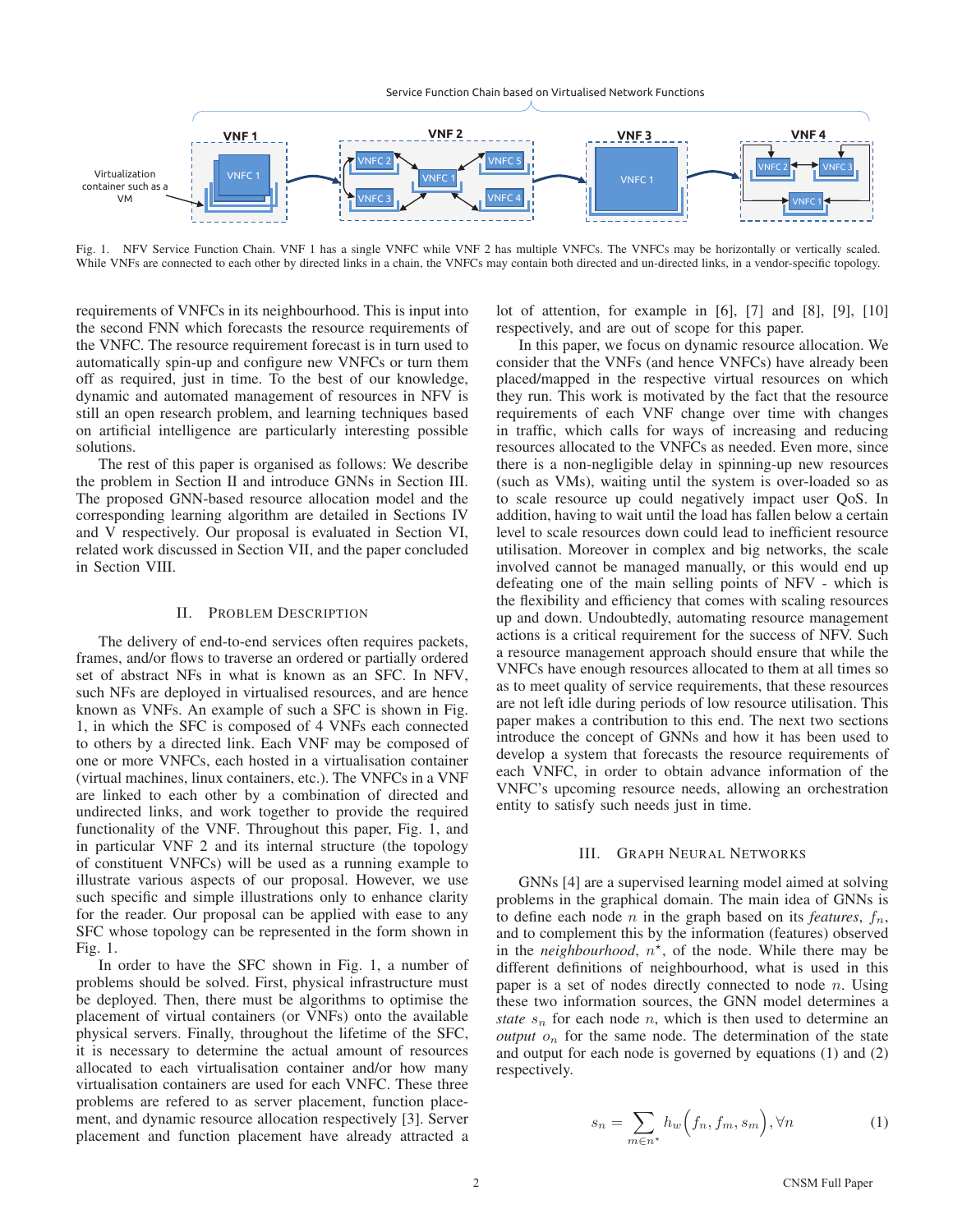$$
o_n = g_w\Big(s_n, f_n\Big), \forall n \tag{2}
$$

where  $f_m$  and  $s_m$  are the features and state of neighbour  $m \in n^*$  respectively. It is possible to also include the features  $f_{mn}$  of the direct link between n and m in equation (1) only resulting in a problem with more dimensions.  $h_w$  and  $g_w$  are parametric functions which express the dependence of the state at each node on the state of its neighbourhood, and the dependence of the node output on its state, respectively.  $h_w$  is known as the *transition function* while  $g_w$  the *output function*. Equations (1) and (2) represent the activity of a network consisting of units which compute  $h_w$  and  $g_w$  for each node. This is the main idea of GNNs, an information diffusion mechanism, in which a graph is processed by a set of units  $(h_w$  and  $g_w$ ), each one corresponding to a node of the graph, which are linked according to the graph connectivity. These units update their states and exchange information until they reach a stable equilibrium. Interested readers are referred to [4] for more details about the model. It should suffice to say here that by directing the diffusion process, the model is expected to converge exponentially fast, and be stable while determining the node states, and hence the GNN output.

## IV. GNN-BASED DYNAMIC RESOURCE MANAGEMENT

Since neighbouring VNFCs will usually be part of the same SFC, resource fluctuations at one VNFC are expected to influence resource requirements at its neighbours as traffic flows from one VNFC to the other. This dependency of VNFCs on their neighbourhood makes the connectionist approach derived from the GNN model an interesting fit as an approach for managing resources in NFV. Therefore, the GNN-based dynamic resource management system proposed in this paper is derived from equations (1) and (2), and is shown in Fig. 2 for a single VNFC. As can be seen, the system is comprised of four main components: (1) SFC features, (2) VNFC states, (3) state computation, and (4) output computation. In what follows, these components are described<sup>2</sup>.

## *A. SFC Feautures*

The SFC features are the observations or monitoring data from the VNFCs, and consitute the input to both  $h_w$  and  $g_w$ . In an NFV environment, these features represent the network parameters (such as CPU or RAM utilisation levels) that can be measured. As proposed by ETSI [11], the SFC in Fig. 1 may be represented as a VNF-FG. In this paper, we consider the resulting VNF-FG at the granularity of VNFCs, i.e., the nodes represented in the VNF-FG are VNFCs rather than VNFs.

Specifically, we model a SFC as a directed graph  $G(N, L)$ , where  $N$  represents the set of VNFCs and  $L$  the set of links between these VNFCs. An example of such a representation is given in Fig. 3 which is based on the SFC in Fig. 1. As can be seen in the figure, any given subset of VNFCs make up a VNF (e.g.  $n_1, n_2, n_3, n_4$  and  $n_5$  make up VNF 2 from Fig. 1). Each VNFC  $n \in N$  has a set of features  $f_n \in \mathbb{R}^{D_N}$ which represent a measurable resource for the VNFC, such as VNFC memory  $m_n$ , CPU  $c_n$ , processing delay  $d_n$ , etc. In



Fig. 2. GNN-based Resource Forecasting Model for a single VNFC



Fig. 3. SFC Modelling: VNFC Directed Graph

the same way, each link  $l_{nm} \in L$  which connects VNFC n to *m* is characterised by a set  $f_{nm} \in \mathbb{R}^{D_L}$  of features, which could represent link delay  $d_{nm}$ , bandwidth  $b_{nm}$ , etc.  $D_N$  and  $D<sub>L</sub>$  refer to the dimensions of the feature sets for VNFCs and links respectively. Equations (3) and (4) show example feature sets for VNFC *n* and link  $l_{nm}$  respectively, for which  $D_N = 3$ and  $D_L = 2$ .

$$
f_n = \begin{bmatrix} c_n \\ m_n \\ d_n \end{bmatrix} \qquad (3) \qquad f_{nm} = \begin{bmatrix} b_{nm} \\ d_{nm} \end{bmatrix} \qquad (4)
$$

The objective is to monitor the features of each VNFC over time, and to use such historical observations, as well as the historical observations from the VNFC's neighbours to predict its subsequent features, which − in this case − represent future VNFC resource requirements. In order to define both historic and future resource utilisation, we refer to the VNFC and connected link features at (discrete) time step t by  $f_n(t)$ and  $f_{nm}(t)$  respectively. At any time t, we should be able to predict future resource utilisation using a finite horizon of past resource utilisation measurements. We denote the number of past measurements included in such a horizon as  $\pi$ . An example of current  $(c_n(t), m_n(t))$  and  $d_n(t)$  and  $\pi$  previous measurements is shown by the vectors in equations (5) and (6). Using the observations represented by equations (5) and (6), the objective is to predict  $-$  say  $-$  the CPU requirement  $c_n(t + \tau)$  of VNFC *n* at a time  $\tau$  time steps after *t*. In the rest of this paper, wherever  $f_n$  or  $f_{nm}$  is used, it should be interpreted to mean the set containing  $f_n(t)$  or  $f_{nm}(t)$  plus the full history of features over the period  $\pi$ .

It is important to note that modelling of links and their features is only included here for completeness of the model, as the link features will not be used as neighbourhood information for VNFCs. The reason is that we consider that the resource utilisation profile of a directed link is directly dependent on

 $2$ It is worth noting that Fig. 2 only shows the model for a single VNFC. Such a system would have to be duplicated for each VNFC in a given SFC, with the resulting topology being based on that of the VNF-FG.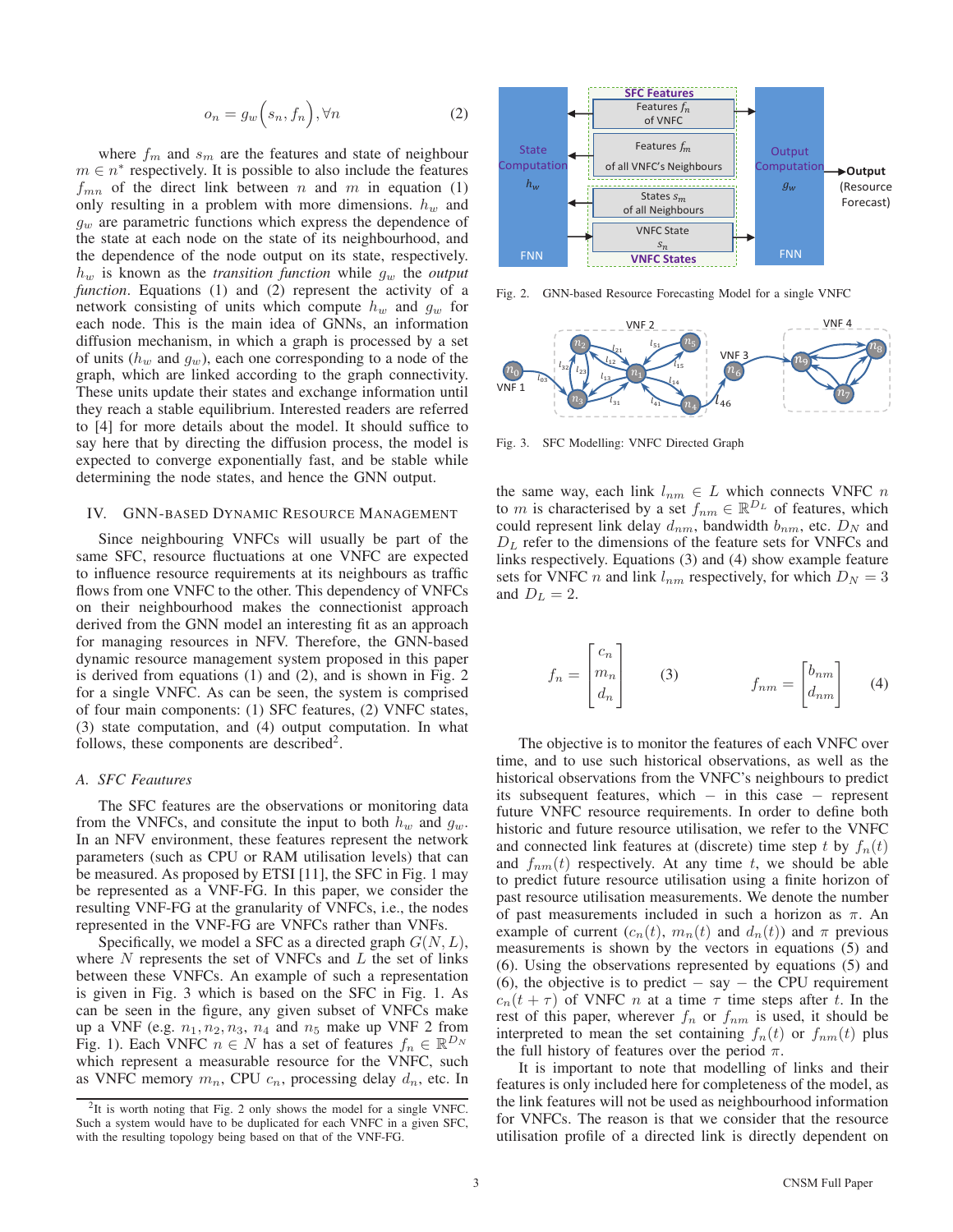that of the VNFC at its source from which the traffic originates, and hence, the information obtained from a VNFC would be similar to that obtained from the link.

$$
f_n(t) = \begin{bmatrix} c_n(t) \\ m_n(t) \\ d_n(t) \\ \vdots \\ c_n(t-\pi) \\ d_n(t-\pi) \\ d_n(t-\pi) \end{bmatrix} \qquad (5) \qquad f_{nm}(t) = \begin{bmatrix} b_{nm}(t) \\ d_{nm}(t) \\ b_{nm}(t-1) \\ \vdots \\ d_{nm}(t-1) \\ \vdots \\ d_{nm}(t-\pi) \\ \vdots \\ d_{nm}(t-\pi) \end{bmatrix} \qquad (6)
$$

# *B. VNFC States*

In line with the VNF design patterns proposed by ETSI [5], we consider that VNFCs can be *stateful*, with each VNFC  $n \in N$  having a state  $s_n \in \mathbb{R}^{S_D}$  of dimension  $S_D$ . The state  $s_n$  is derived from combining the features of a given VNFC with those from other VNFCs in its neighbourhood using the function  $h_w$ . This implies that the state of a given VNFC is dependent on the topology or connectivity of the VNF-FG. Such topology-awareness is represented in Fig. 4 which shows the dependencies of VNFCs in VNF 2 on each other. The Fig. depicts that, for example, the state  $s_1$  of VNFC  $n_1$  is dependent on the states  $s_2$ ,  $s_3$ ,  $s_4$ , and  $s_5$  of all directly connected VNFCs, as well as the corresponding features  $f_2, f_3, f_4$ , and  $f_5$ . The state  $s_n$  is determined using equation (1). This means that, considering Fig. 4, the state  $s_3$  of VNFC  $n_3$  is given by (7).

$$
s_3 = h_w(f_3, f_2, s_2) + h_w(f_3, f_1, s_1)
$$
 (7)

# *C. State Computation*

State computation involves using equation (1) to determine the state for each VNFC. However, as can be observed from the equation, for any given pair of directly connected VNFCs, the state of each of them depends on that of the other. Therefore, the main task of state computation is to find a method to solve equation (1). The existence and uniqueness of a solution to (1) is guaranteed by Banach's fixed-point theorem [4], [12]. However, this requires that the global function  $h_w$  is a contraction map with respect to  $s$ , i.e., equation  $(8)$  must hold for some constant  $0 \leq \rho < 1$  and any two state vectors  $s_a, s_b \in \mathbb{R}^{S_D}$ , where ||.|| represents a vector norm.

$$
||h_w(s_a) - h_w(s_b)|| \le \rho ||s_a - s_b|| \tag{8}
$$

When equation (8) is satisfied, state computation is achieved using a classic iterative scheme given in equation (9) where  $s(i)$  is the  $i<sup>th</sup>$  iteration of the computation. This way, the function  $h_w$  stores the current state  $s(i)$ , and when called, calculates the next state  $s(i + 1)$ . It can be observed that this makes the current state  $s_n(i)$  of a VNFC *n* dependent on the previous state  $s_m(i-1)$  of its neighbour m.

$$
s_n(i+1) = \sum_{m \in n^*} h_w\Big(f_n, f_m, s_m(i)\Big), \forall n \tag{9}
$$



Fig. 4. States and Features from VNFC Neighbourhood. Each VNFC receives as input the state and features from all VNFCs that have a directed edge towards it. It is worth noting that the neighbourhood effects of VNFC's 1 and 3 on 2 have been omitted from this figure and all the proceeding analyses only for brevity, and keeping the representations simple. However, the proposed solution takes into account the dependencies of all the VNFCs in the SFC.

Moreover, the dynamic system containing equation (9) for all VNFCs in the SFC converges exponentially fast to the solution of equation (9), i.e., convergence to the fixed point [4]. The solution is equal to the convergence point of equation (9) for any initial value  $s(0)$ . In this paper, a FNN is used as  $h_w$ . This way, we can ensure that  $h_w$  is a contraction map by limiting its parameters, i.e., the range of values that the weights  $w$  of the FNN can take on [13]. As will be discussed in the next section, this is achieved by using an *error function* designed with this requirement in mind.

#### *D. Output Computation*

Output computation involves taking as input the states calculated by the  $h_w$  functions in the previous subsection, and combining it with the feature set of the VNFC to forecast a future resource requirement. The final output (forecast resource requirement) of a given VNFC is produced by another unit, which implements  $g_w$  for all VNFCs using equation (10).

$$
o_n(i) = g_w\Big(s_n(i), f_n\Big), \forall n \tag{10}
$$

The function  $g_w$  can be any general parametric function as long as it can be trained in a supervised manner, and the gradient of its output with respect to its input can be calculated. The original model proposed by [4], which is also adopted in this paper, uses a FNN for  $g_w$ .

Summary: To summarise, the proposed model is defined by equations (9) and (10) which takes as input the resource utilisation observations (features) of a SFC and outputs, for each VNFC, a forecast for the specified resource requirement. The interaction between equations (9) and (10) is illustrated in Fig. 5 for VNFC 2. It can be observed that we replace each VNFC with a pair of parametric functions  $h_w$  and  $g_w$ . In fact, we can say that each VNFC has one  $g_w$  function and as many  $h_w$  functions as it has neighbours, with each  $h_w$  computing the effect of the neighbour on the VNFC's state. These effects are then summed up in line with equation (9). As already discussed, each  $h_w$  or  $g_w$  is implemented by a FNN. Each  $h_w$  function stores the current state of the VNFC, and, when activated, calculates the next state using the observed VNFC features and the information (features and state) from a given neighbour. The  $g_w$  uses the state obtained from combining all  $h_w$  outputs to determine the final output (resource forecast) of the VNFC.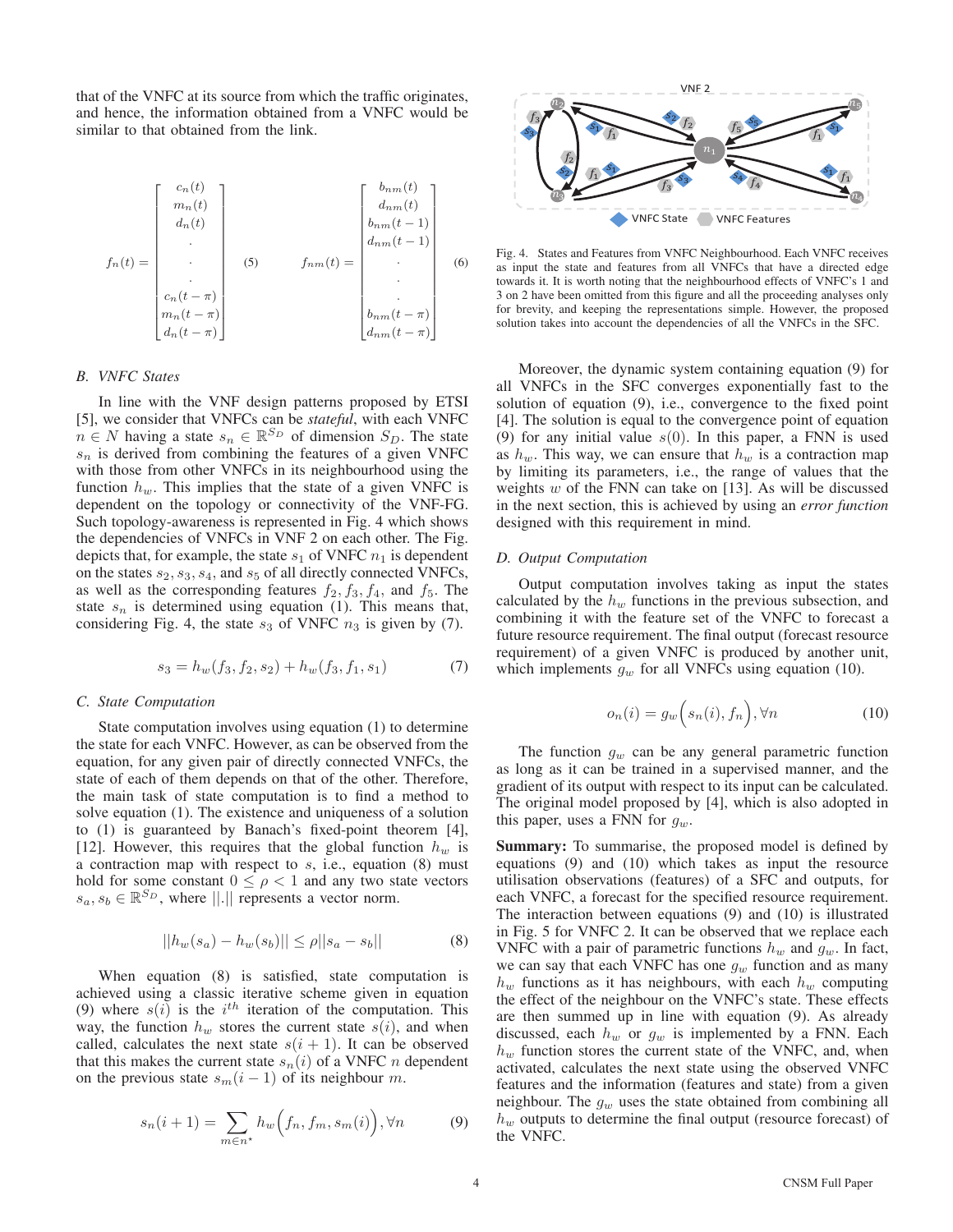

Fig. 5. GNN-based model for VNF 2: Each VNFC replaced by two functions

SFC Encoding Network: As explained in section IV-C, state computation entails an iterative approach using equation 9. This may be achieved by representing the model in Fig. 5 as an encoding network. In the encoding network, the model in Fig. 5 is unfolded into multiple layers, where all the  $g_w$  functions are placed in one layer, which is preceded by multiple layers each of them having all the  $h_w$  units. Each layer i corresponds to an iteration in which the state  $s(i + 1)$  is computed for each VNFC. The  $h_w$  units of any two consecutive layers are connected following VNF-FG connectivity. An example of such an unfolded network is shown in Fig. 6 for VNFC 2, for T iterations of state computation.

This process is summarized in algorithm 1. As can be seen, the process consists of three main steps: (1) observing the resource utilisation of the VNFC as well as that in its neighbourhood, (2) using the observed resource utilisation to determine the state of the VNFC, and (3) using results from the first two stages to determine the forecast resource utilisation.

#### V. LEARNING AND ADAPTATION

In order to achieve forecasts that correctly approximate actual resource requirements, the two functions  $h_w$  and  $g_w$ must be trained. This involves using data that has both inputs f and target outputs  $\xi$ , to adapt the weights w of the FNNs to the task under consideration. In the case of the problem addressed in this paper, we need to have sample data, that shows for a given state (resource utilisation profile)  $s_n(t)$ , the resource utilisation  $o_n(t+\tau)$  at a given time in the future. This learning task can be posed as the minimisation of a penalised quadratic cost function (11).

$$
e_w = \sum_{n \in N} \left( \frac{1}{2} \left( o_n - \xi_n \right)^2 + \beta L \left( o_n \right) \right) \tag{11}
$$

The first term in equation (11) is the standard error term usually used for training FNNs [14]. The second term is a penalty function which is added to the error function to ensure that the function  $h_w$  is a contraction map. The relative importance of the second term can be adjusted using the



Fig. 6. SFC encoding network to iteratively determine the states of VNFCs

constant  $\beta$ . The second term, which has been adapted from the one used in [13], is meant to limit the values that can be assumed by the weights  $w$  to low values. This is achieved by using the function  $L$  (defined below) to penalise the FNN whenever its output is above a given threshold  $\mu$ , known as the contraction constant. In this paper, since all inputs to the system are first scaled to the range  $(0, 1)$ , the constant  $\mu$  and  $\beta$  are both set to 1.

$$
L(y) = \begin{cases} (y - \mu)^2 & \text{if } y > \mu \\ 0 & 0 \end{cases}
$$

The learning objective is to find the weights  $w$  for each  $h_w$  and  $g_w$  such that the cost function (11) is minimised. The learning algorithm used in this paper is based on gradientdescent, and involves four main steps:

- 1) At iteration  $k = 0$ , the weights w of  $h_w$  and  $g_w$ respectively are initialized randomly between −0.5 and  $+0.5$ .
- 2) At each iteration  $k = k + 1$ , state and output computation is done using equations (9), and (10) respectively,
- 3) Computing the gradient  $\frac{\partial e_w}{\partial w}$  of cost function (11)<br>with respect to the parameters w for all  $h_w$  and  $g_w$ ,
- 4) Updating the weights w for all  $h_w$  and  $g_w$  using equation (12), where  $\alpha$  is the learning rate.

$$
w(k+1) = w(k) - \alpha \frac{\partial e_w}{\partial w}
$$
 (12)

Steps 1 and 4 are obvious, while step 2 has been discussed in sections IV-C and IV-D. Step 3 is realised by using backpropagation-through-time (BPTT) [15], [4]. BPTT involves carrying out the traditional back propagation [15] on the unfolded network (Fig. 6) to compute the gradient of the cost function for each  $h_w$  and  $g_w$  and summing all the gradients up. The learning and weight adaptation algorithm is summarised in algorithm 2.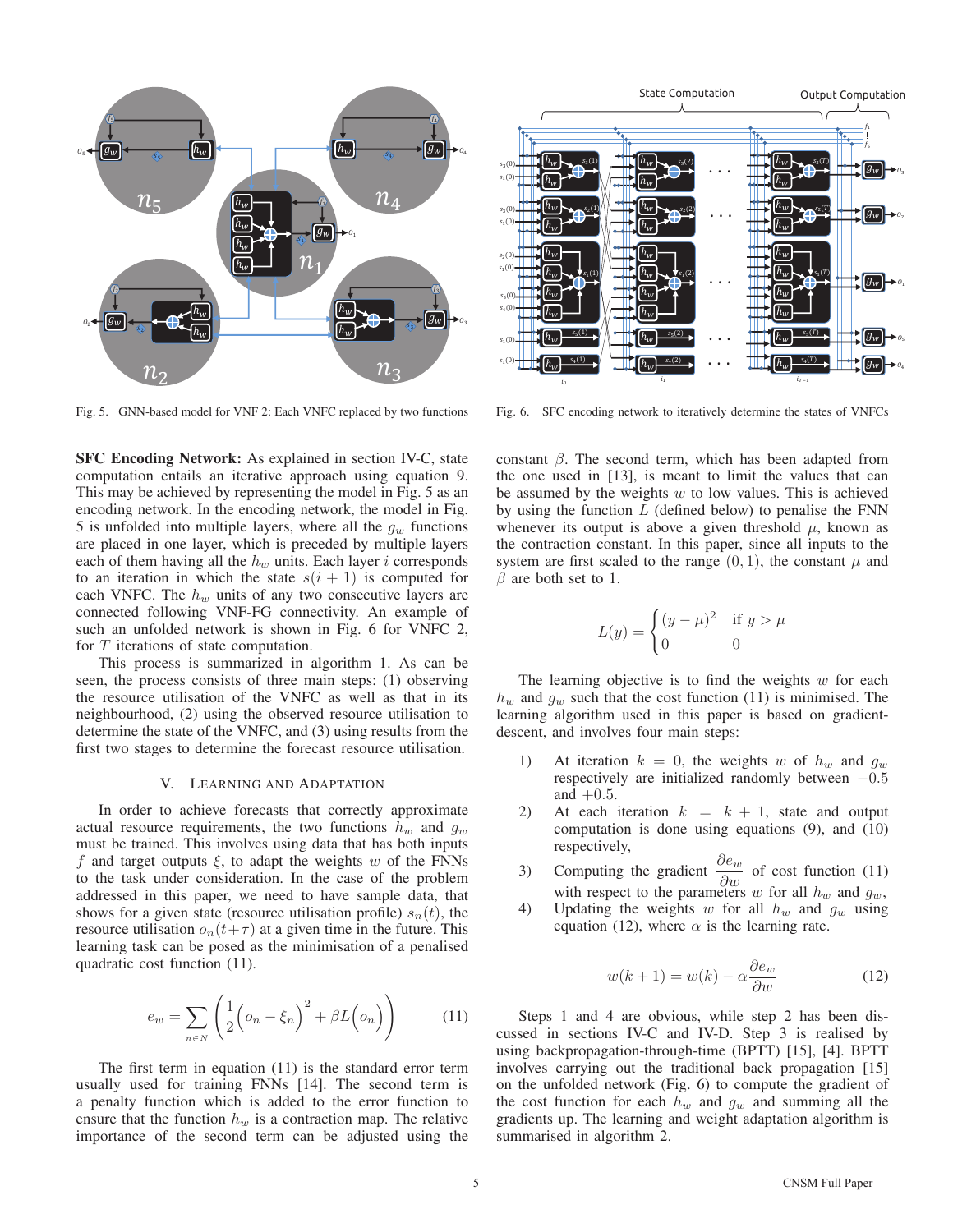Algorithm 1 GNN-based Model for NFV  $G(N, E)$ 

1: Initialise: w, iteration  $i = 0$ , state  $s(i) = 0 \,\forall n \in N$ 

- 2: procedure OBSERVATION
- 3: Observe f for all VNFC's and their neighbourhoods
- 4: end procedure

5: procedure STATE COMPUTATION 6: while  $(i < T)$  do 7: Compute  $s(i + 1)$  using equation (9) 8:  $i = i + 1$ 9: end while 10: end procedure

- 11: procedure OUTPUT COMPUTATION
- 12: Compute  $o(i)$  using equation (10)
- 13: end procedure

| <b>Algorithm 2</b> Learning and Adaptation                                                        |
|---------------------------------------------------------------------------------------------------|
| 1: procedure LEARNING AND ADAPTATION                                                              |
| Initialise: w, $k = 0$<br>2:                                                                      |
| while (stopping criterion not satisfied) do<br>3:                                                 |
| Compute state $s$ and output $o$ using algorithm 1<br>4:                                          |
| $\frac{\partial e_w}{\partial \overline{z}}$ $\longleftarrow$ Back Propagation Through Time<br>5: |
| $\partial w$<br>Update <i>w</i> using equation (12)<br>6:                                         |
| $k=k+1$<br>7:                                                                                     |
| end while<br>8:                                                                                   |
| 9: end procedure                                                                                  |

# VI. EVALUATIONS

## *A. Experimental Setup*

The proposed system has been evaluated using the setup shown in Fig. 7. The deployment is comprised of 6 main components: Clearwater cloud IMS, Openstack, User Equipments (UEs), Monitoring, Domain Name System (DNS), and the algorithms being tested. Clearwater [16] is an open source IMS core, developed by Metaswitch Networks. It is composed of five core nodes named bono, sprout, homestead, homer, and ralf. Bono is a Session Initiation Protocol (SIP) edge proxy which provides a Web Real-Time Communications (WebRTC) interface to UEs. It is the anchor point for UEs to the Clearwater system. Sprout is a SIP registrar and authoritative routing proxy which handles UE authentication. It includes a memcached cluster storing client registration data. Homestead provides a web services interface to sprout for retrieving authentication credentials and user profile information. It runs as a cluster using cassandra as the store for mastered/cached data. Homer is a standard XML Document Management Server (XDMS) used to store multimedia telephony (MMTEL) service settings documents for each user of the system using cassandra as the data store. Ralf provides an HTTP API that both Bono and Sprout can use to report billable events that should be passed to the Charging Data Function (CDF). It uses a memcached to store and manage session state.

In our implementation, UEs are realised using SIPp [17]. SIPp is an open source test tool/traffic generator for the SIP protocol. Two SIPp instances were created each running in a VM. Each SIPp instance has 50,000 unique registered users.



Fig. 7. NFV Implementation Used for Evaluations

Calls originate from users on one SIP instance to users on the other. In order to monitor the resource utilisation of the VNFCs in the system, we used Cacti [18] an open-source, web-based network monitoring and graphing tool which polls all system nodes using Simple Network Management Protocol (SNMP). Finally, we use BIND [19] an open source implementation of DNS to allow Clearwater nodes identify each other, and for load distribution when any of the nodes has more than one instance.

In the experiments, each of the Clearwater nodes represents a VNFC3, and is hosted in a VM running in Openstack. Therefore, the basic evaluation system deployment included 10 VMs running in Openstack (5 for Clearwater nodes, 2 for UEs, 1 for DNS, 1 for Cacti monitoring, and 1 hosting the system under test (the proposed algorithms). These VMs, and additional ones (for horizontal scaling of Clearwater) were automatically deployed in Openstack using Heat Orchestration Templates (HOTs) [20].

## *B. Setup Parameters*

Each VM used in the tests has 1vCPU, 2GB RAM and 8 GB Storage, each running Ubuntu 14.04. Calls were generated from one UE to the other following a Poisson distribution with an average arrival rate of 10 calls per second, and each call lasting an average of 180 seconds following a negative exponential distribution. To model a time of day effect on traffic arrivals, the above arrival pattern is repeated after every 50,000 calls, with the arrival rate and call duration being halved and doubled alternately. During the duration of each call, real voice and video media are transmitted between the UEs. The voice/video content is derived from VoIP (Skype) traces [21] which contain network traffic captured on the main link of Politecnico di Torino involving Skype traffic from students, researchers, professors and administration staff. The original 3.75 GB of end-to-end voice only and voice+video calls traces with about 40 million packets was split into 40 .pcap files, each with about 1 million packets. For each established call, one of these media files (chosen at random) was played to simulate real voice or video media. Three sets of experiments

<sup>&</sup>lt;sup>3</sup>It is important to note that while our experimental setup involves multiple VNFCs that make up a single VNF, it does not limit our proposal to a single VNF. This is because irrespective of the number of VNFs or constituent VNFCs, for as long as a topology of the functions in a SFC can be created, then the GNN-based model can be used. This also includes situations where the VNF may be a blackbox, in which case it would considered as having a single VNFC.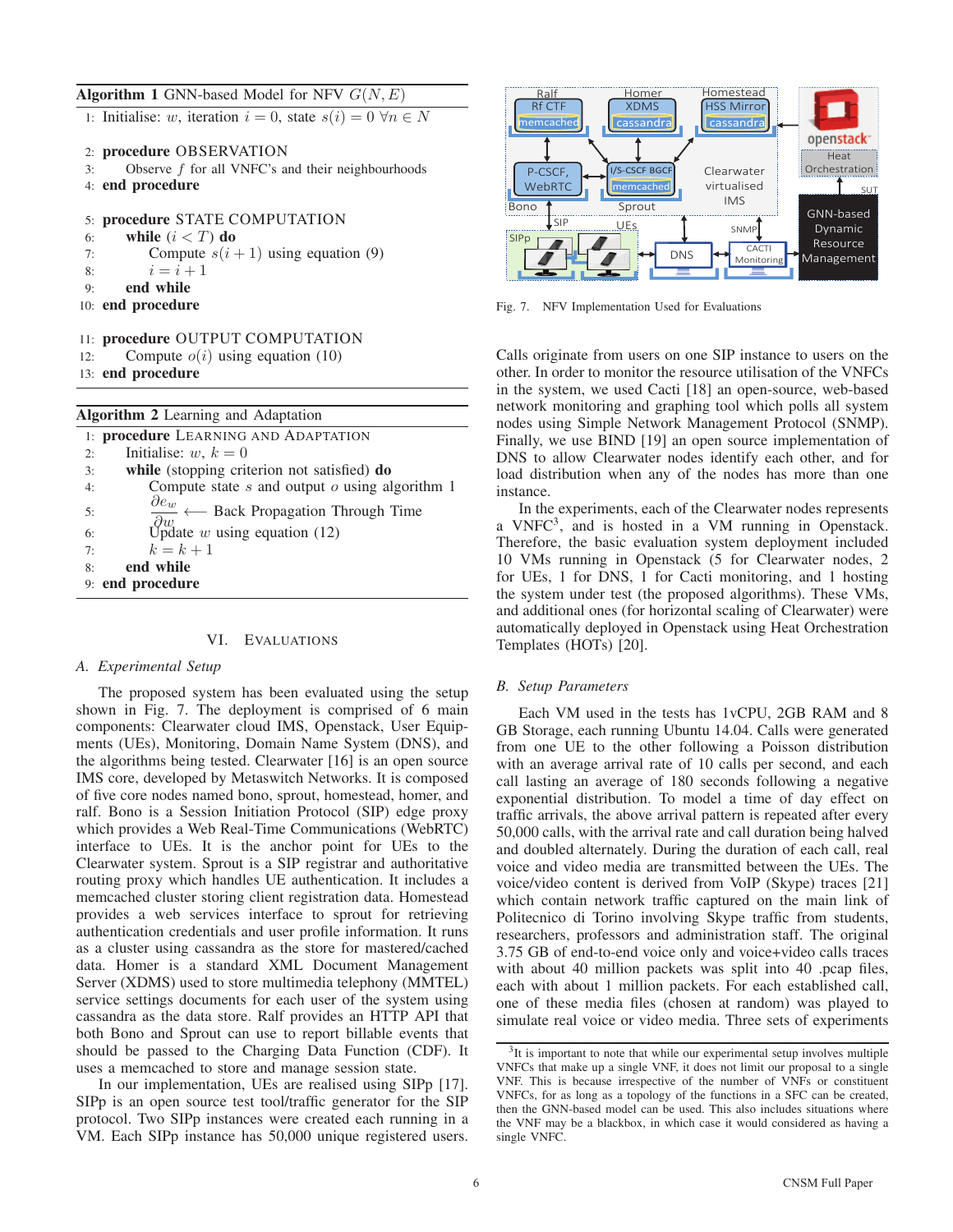





Test Number

100 400 700 1000

Fig. 11. Homestead Processing Delay

Fig. 12. Percentage Error on Delay Prediction



were done. In each experiment, measurements of resource parameters (CPU, RAM, latency, Call drops) for all Clearwater nodes were taken every 15s. The first experiment was used to collect 10,000 data points which were used to train the FNNs. The history and forecasting periods used were  $\pi = \tau = 20$ , implying that for each VNFC, the last 20 observations were used to predict the resource requirement 20 time units in the future. In the second experiment, The trained system was tested to determine its prediction accuracy over 1,000 measurements, in which case, every 15s, the system was run to determine an output, and its output compared to the actual resource requirements 20 time units later. Finally, the system predictions were used to actually effect resource allocations in the Clearwater system. In this case, the system was programmed to effect a deployment of a new VNFC whenever it predicted that the % CPU utilisation of a given VNFC would exceed 40%, and where possible (if more than one are available), to reduce the number of deployed VNFC's when the predicted utilisation is 20%. The motivation behind using 40% and 20% respectively as the thresholds is VNF specific. In our monitoring of the normal operation of the Clearwater VNF, we observed that the VMs had a relatively low CPU utilisation most of the time, but that beyond 40% of CUP utilisation, performance (call drops) would degrade, while below 20% of CPU utilisation, the call drop rate remained almost unchanged. It is worth noting that these thresholds may be different for a different VNF. This was compared to a scenario where the resources were not changed at all (static), and another one where a manually programmed deployment was performed. The main difference between the manual programming and the proposal given in this paper is that in the manual approach, the process of scaling resources is only started after a given threshold is reached, while in our proposal, the reaching of this threshold is predicted ahead of time, and the scaling process started before the threshold is actually reached.

## *C. Results*

The evaluation results are shown in Figs. 8 - 16. Fig. 8 shows results from the first set of experiments (training), while Figs. 9 - 12 evaluate the prediction accuracy of the trained system. Figs. 13 - 16 are based on 100 period moving averages. Results from evaluating the effect of the resulting system are shown in Figs. 13 - 16. From Fig. 8, it can be observed that the prediction root mean square error (computed using equation (11)) is initially high, and falls almost exponentially until it becomes stable after about 700 iterations (each with 10,000 training examples) of the learning and adaptation algorithm<sup>4</sup>. It is worth remarking that for our experimental setup, each iteration takes about of 45s to complete, giving a total training period (for 1,000 iterations) of about 13hours. However, since the learning/training phase is an offline process, it does not affect the online performance of the system. After the training period, the weights of all the FNNs in the model are saved in a file, from where they can be loaded every time a prediction is needed. Therefore, we observed that each online prediction required about 2s, including the time required to read the weights from a file. Moreover, in systems that are time critical, the prediction system could be kept running, in which case the time needed to load the weights from file can be saved. This way, our evaluations showed that a prediction can be obtained in about 5ms.

With a final RMSE of about 5 as shown in Fig. 8, and considering this is the total error for 10,000 examples and 5 VNFCs, it can be concluded that the system achieves an approximate accuracy of about 99% percent on the training data set. However, this level of accuracy is not realised when the system is tested on a new data set as shown in Figs. 9 - 11, which show the prediction accuracy of the RAM utilisation for

<sup>&</sup>lt;sup>4</sup>It should be mentioned here that the stopping condition in algorithm II is 1000 iterations.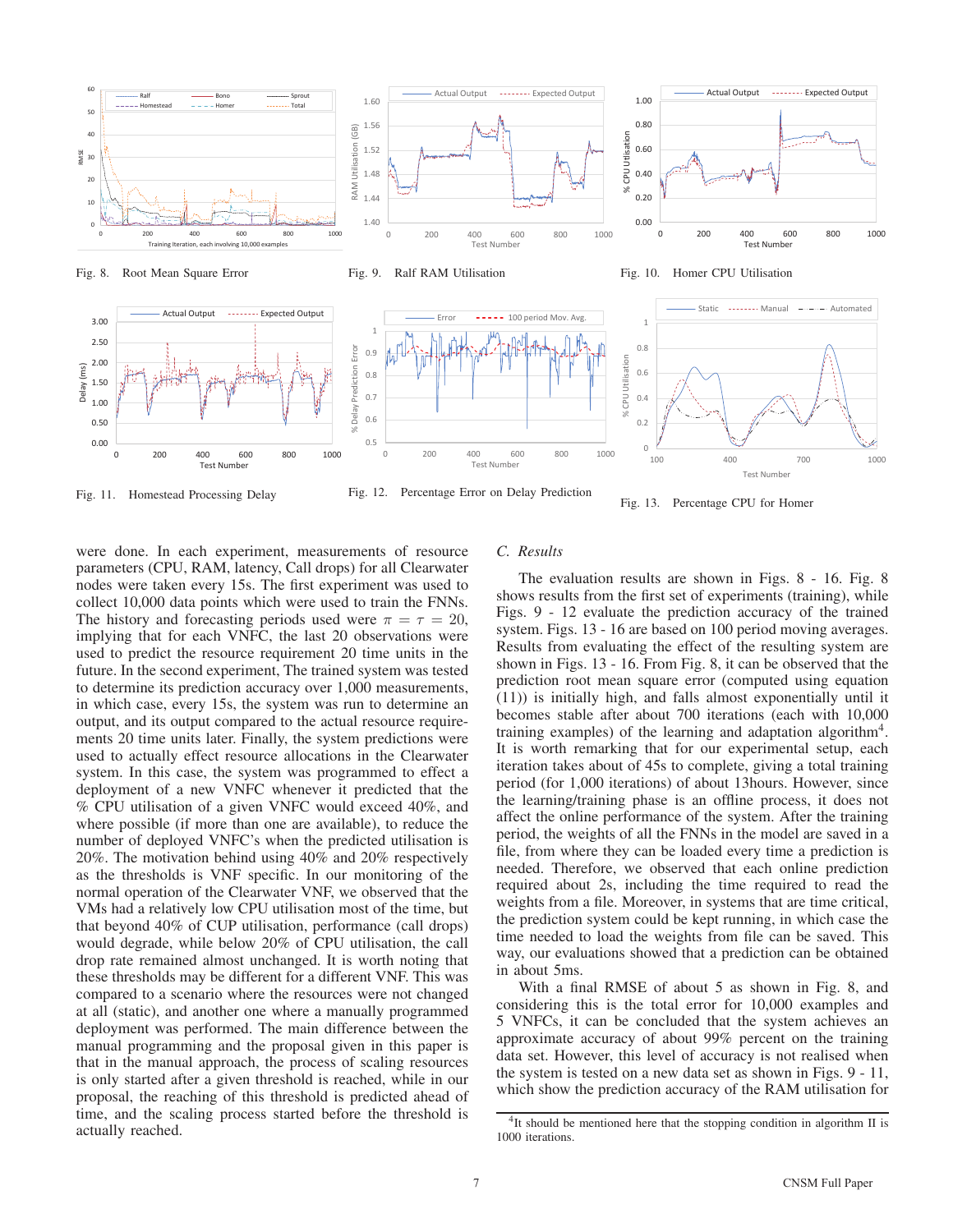

Fig. 14. Effect on Processing Latency

Fig. 15. Effect on Calls Dropped

VII. RELATED WORK

ralf, CPU utilisation for homer, and request processing latency for homestead respectively. First, it can be noted from Fig. 12 that the accuracy on latency prediction is about 90%. This loss in accuracy can be explained by the error term used during the weight learning phase which attempts to prevent the weights from assuming large values. By limiting the value of the weights, the FNNs may be prevented from generalisation with high accuracy i.e., the capability to use acquired knowledge on new tasks.

In Fig. 13, we show the evolution of % CPU utilisation for homer for the three scenarios described above. It can be observed that the proposed automated approach correctly forecasts the trend in resource utilisation, and deploys an additional homer VNFC, leading in a reduction in the load of the current VNFC as the load is now shared. When the utilisation reaches 40%, the manual scenario also triggers the deployment of an additional homer VNFC, which takes some time to start taking up load, but when it eventually does, the resource utilisation of the original VNFC reduces compared to the static scenario in which the number of VNFCs is not altered. Similar profiles can be seen in the other two cases when the utilisation crosses the 40% mark. It is also worth noting that there is not a very big difference in the performance of the manual and automated scenarios when the resources have to be scaled down (when utilisation is below 20%). This can be explained by the fact that since it does not require any preparation to shutdown resources (VMs in this case), predicting the need to shutdown in the use case under consideration does not give any advantage since in any case both scenarios have to wait until a certain point is reached before scaling down. However, both approaches would still perform better than the static approach in which resources would be left allocated, even when unutilised.

The performance results discussed above can still be observed in Figs. 14 - 16 in which the automated approach outperforms the other two approaches. In fact, it can be seen that the total number of calls dropped due to the system being overloaded over the entire testing period is 29% lower for the proposed approach compared to the manual one. Moreover, it is important to state that our prediction is mainly based on system load, and does not take into consideration the effect of traffic arrivals. It is possible that by attempting to predict traffic arrivals, and incorporating this into the model may yield better results. However, since we used synthetic traffic arrivals (because we could not get more practical data), trying to predict this could have been trivial. This could be an interesting future consideration.

# Resource Management in NFV involves a number of subproblems [3]. However, until now most current approaches have concentrated on the placement of servers [7] and VNFs [9], [22], [23]. These approaches do not consider the need to autonomously and dynamically scale the resources allocated to VNFs whose load may vary over time. As stated in the first NFV white paper [2] the automation and efficiency of such processes is of paramount importance to the success of NFV. This requires efficient and timely deployment and tear-down of resource containers on which VNFs run to match changing traffic.

With regard to dynamic resource management, three approaches are usually followed: control theory [24], [25], performance dynamics modeling [26] and workload prediction [27], [28]. However, such generic resource management approaches cannot be trivially applied to NFV environments due to the additional challenges that result from the need to simultaneously consider multiple resource types (such as CPU, memory, latency). Moreover, these resource types are not only segmented into many VNFCs and their connecting links, but the VNFCs may also require different quality of service guarantees.

Perhaps the closest approaches to the current work are in [29], [30] where the authors propose machine learning techniques for dynamic allocation of resources in network virtualisation environments. The authors model the nodes and links in a physical network as agents which use reinforcement learning to allocate resources to virtual nodes and links as requirements change. However, the nature of SFCs in NFV present additional challenges since the graphs that represent the VNFs are directed, which makes the VNFCs dependent on each other, and hence the GNN approach proposed in this paper more suitable in such a scenario.

In summary, our proposal enhances the state-of-the-art in that it complements VNF placement which is quite well studied, with a way to autonomously and dynamically scale up and down the initially allocated resources. This way, resources can be reserved for VNFs only when they are needed. Moreover, GNNs as used in our proposal are well suited for such a problem due to the ability to take advantage of topology dependencies which result when the load of VNFs is dependent on that of its neighbours. To the best of our knowledge, this is the first attempt to automate resource management in NFV through machine learning, and by taking advantage of the topology of the VNF-FG.